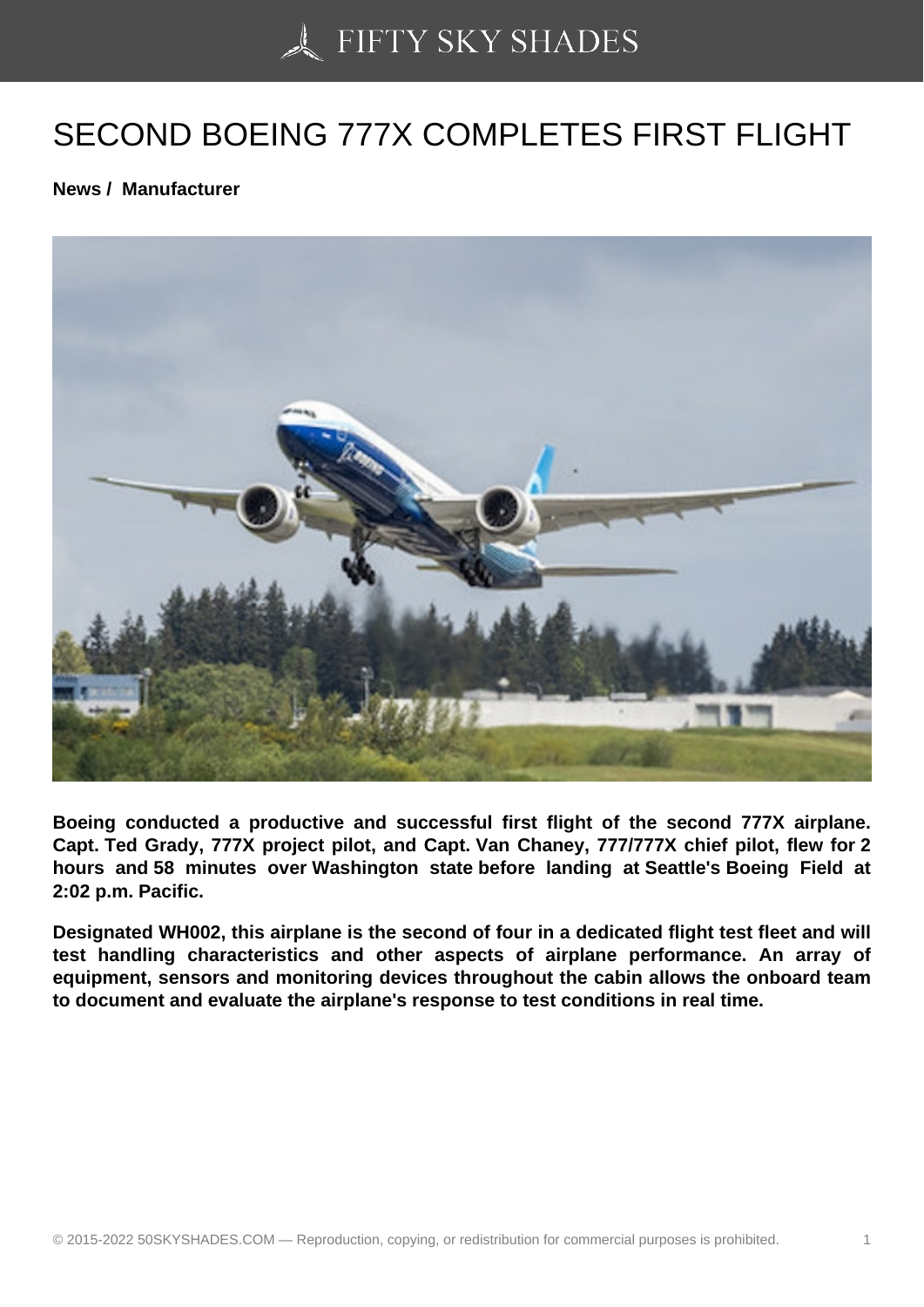**The 777X test plan lays out a comprehensive series of tests and conditions on the ground and in the air to demonstrate the safety and reliability of the design. To date, crews have flown the first airplane nearly 100 hours at a variety of flap settings, speeds, altitudes and system settings as part of the initial evaluation of the flight envelope. With initial airworthiness now demonstrated, the team can safely add personnel to monitor testing onboard instead of relying solely on a ground-based telemetry station, unlocking testing at greater distances.**

About the Boeing 777X Family

The 777X includes the 777-8 and the 777-9, the newest members of Boeing's market-leading widebody family.

| <b>Seat Count</b>            | 777-8: 384 passengers<br>(Typical 2-class) 777-9: 426 passengers                   |
|------------------------------|------------------------------------------------------------------------------------|
| Engine                       | GE9X, supplied by GE Aviation                                                      |
| Range                        | 777-8: 8,730 nautical miles (16,170 km)<br>777-9: 7,285 nautical miles (13,500 km) |
| Wingspan                     | Extended: 235 ft, 5 in (71.8 m)<br>On ground: 212 ft, 8 in (64.8 m)                |
| Length                       | 777-8: 229 ft (69.8 m)<br>777-9: 251 ft, 9 in (76.7 m)                             |
| Program Launch2013           |                                                                                    |
| <b>Production Start 2017</b> |                                                                                    |
| Ground Testing 2019          |                                                                                    |
| <b>First Flight</b>          | January 25, 2020                                                                   |
| <b>First Delivery</b>        | 2021                                                                               |